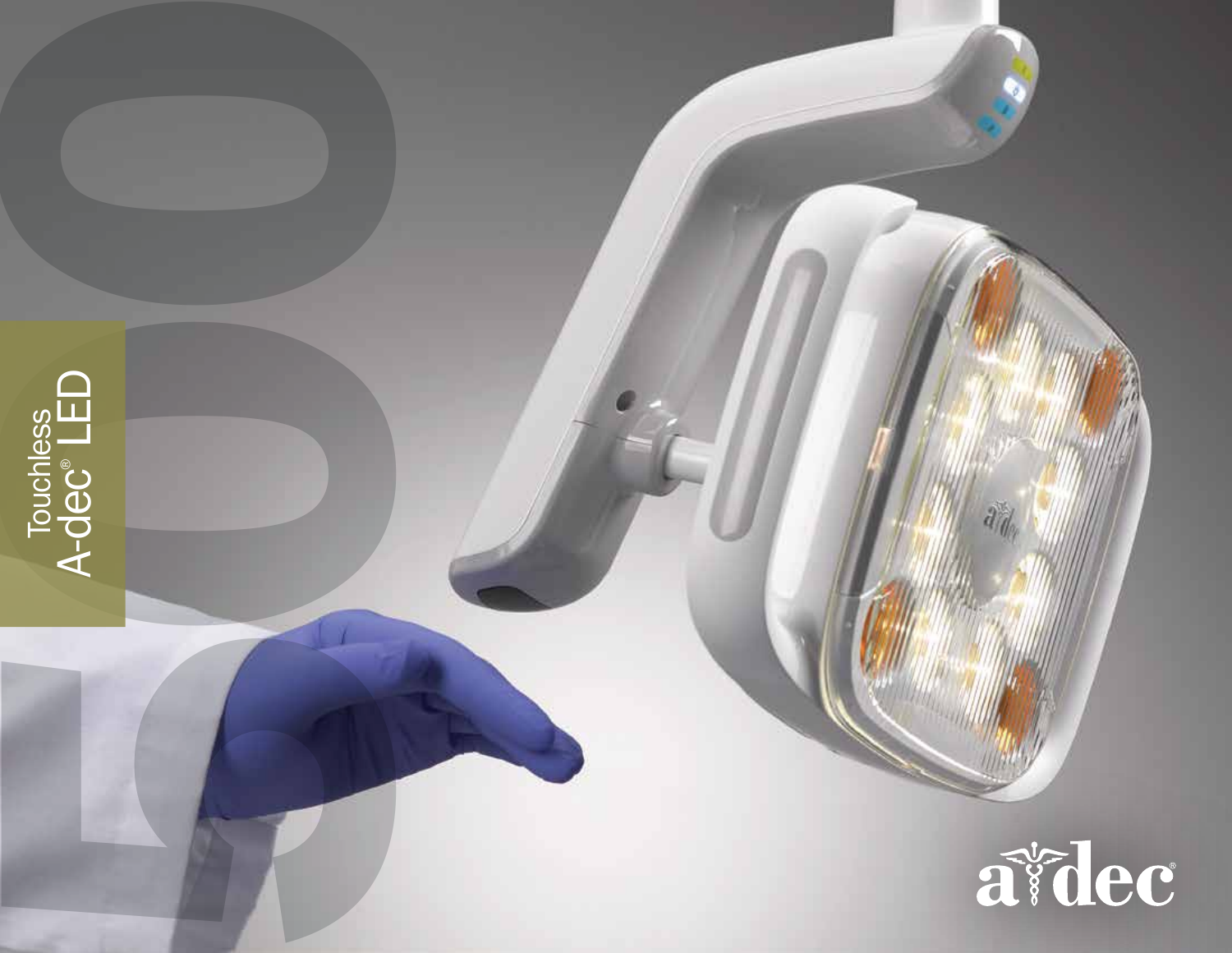

## Premium brilliance.

Everything about the premium A-dec 500 LED is designed to create optimal working conditions, like continuous light that floods the oral cavity reducing shadows and eye fatigue. A cure safe mode that gives you more time to work with composites. And a complete spectrum of colors that appear precisely as nature intended. Brilliant.



Backed by a 5-year warranty.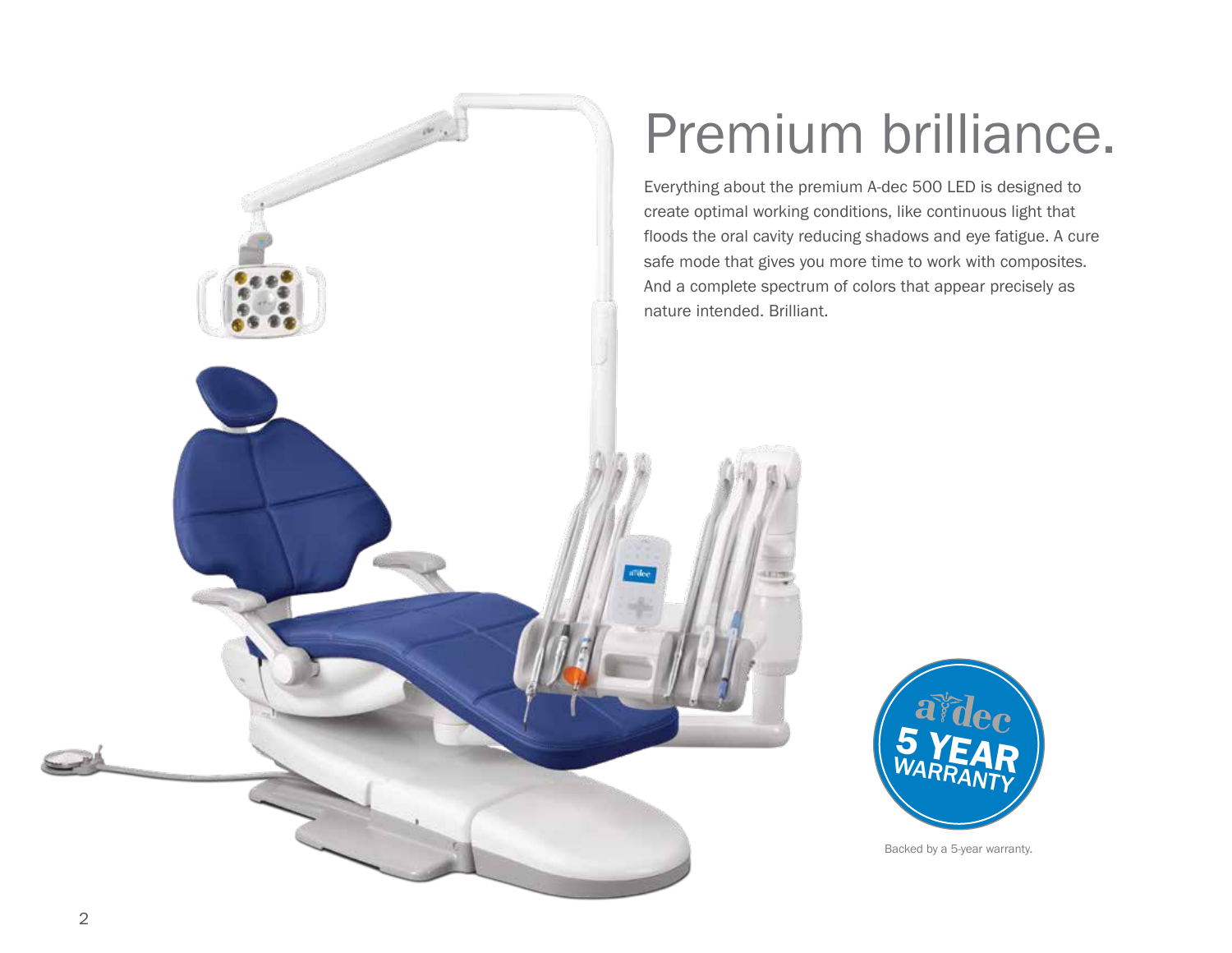## The difference is in the details.



PURE INNOVATION

Clean, distinctive form. Intuitive functionality. Smart use of materials. The unmatched luminance and lasting durability has earned the A-dec 500 multiple awards since its introduction.



### CLEAN AND SIMPLE

Touchless sensor for on/off activation combines with touchpad control and auto on-off using chair presets to maximize light activation options while simplifying asepsis protocols and minimizing touchpoints. Easier to clean and fewer barriers needed.



## UNPARALLELED TESTING

 "Good enough" just isn't. A-dec designs and tests our lights for a 20-year life. So the light always works when you need it.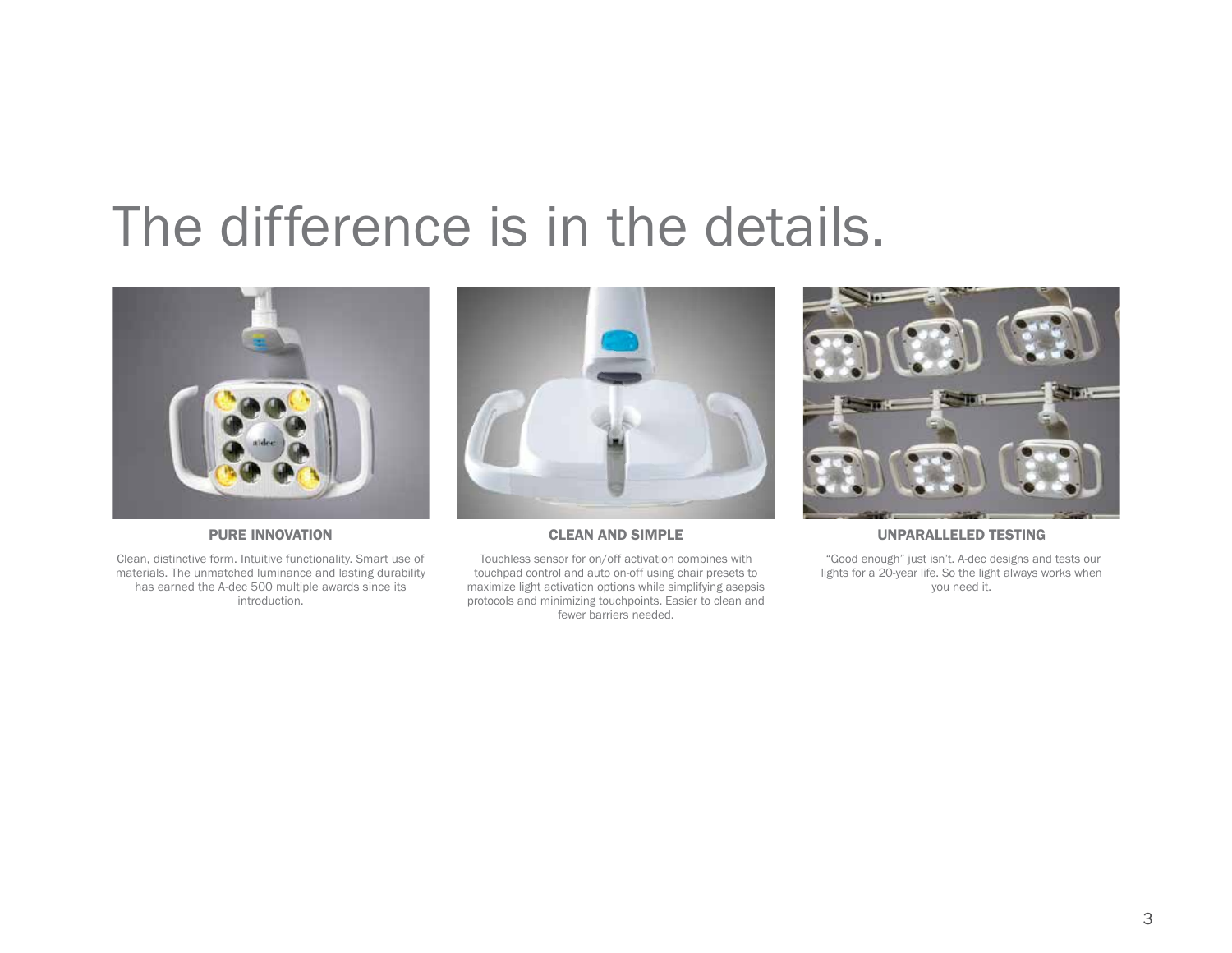## A-dec LED What color is natural?

Seeing colors as nature intended means an accurate representation and mix of the entire color spectrum. With true-to-life tones, a clear diagnosis is that much easier.

Solid performance. A-dec lights begin with proven parts, optically engineered specifically for dentists in their environment. A-dec LED lights are backed by a five–year warranty, but designed for a 20-year life.

Easy on the eyes. Innovative light distribution creates a uniform pattern with a "stadium" effect to minimize shadowing, and feathered edge light pattern that reduces eye fatigue.

Exceptional illumination. A high color rendering index (CRI) of 94 mimics sunlight's clarity and floods the oral cavity with light that reflects



colors accurately for soft and hard tissue diagnosis. This high-quality light pattern conforms to the latest ISO9680 standards for brightness, color, rendering and uniformity.

> You can see the difference when compared to less refined LED operatory lights with a lower color rendering index (CRI).

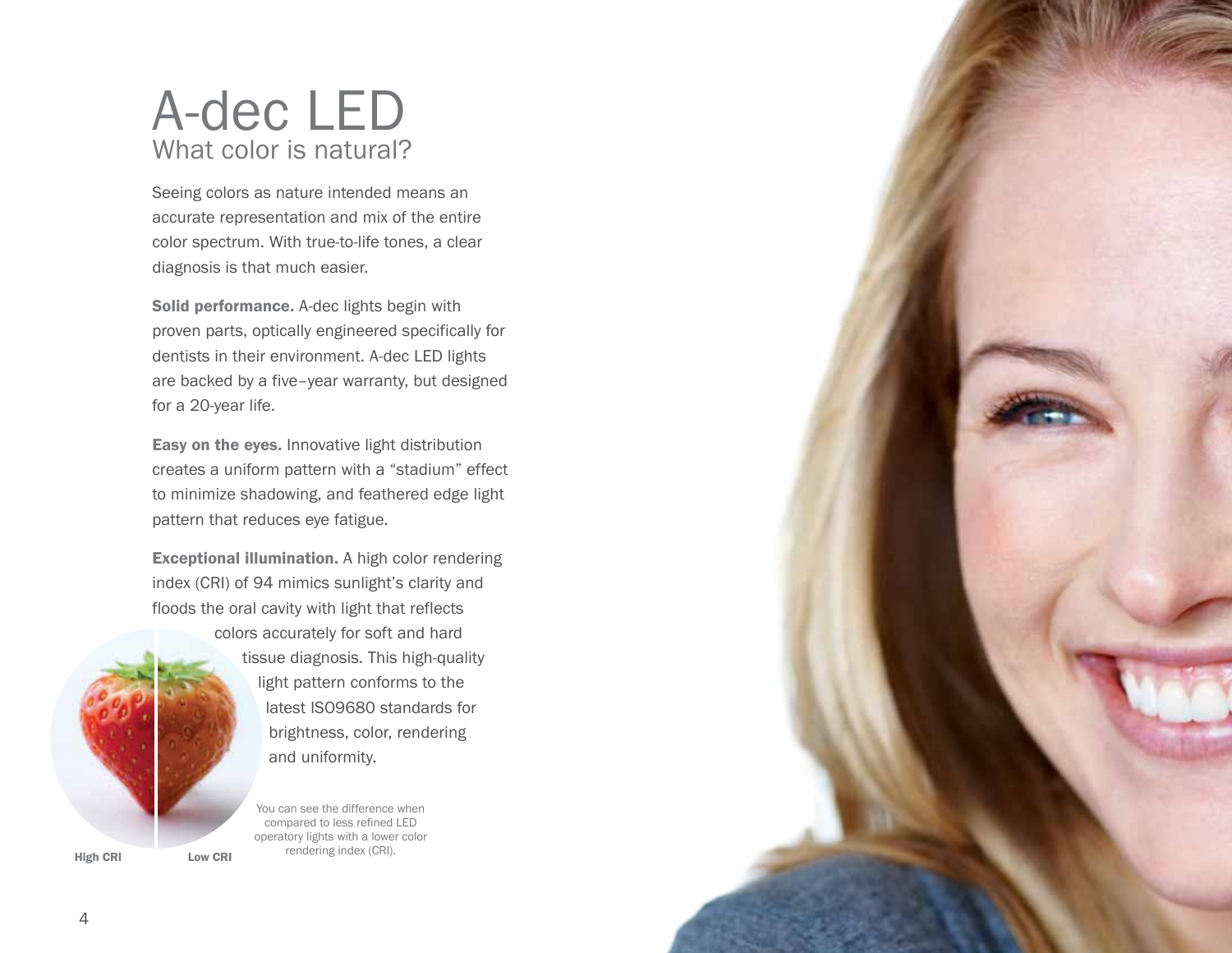Low power. No noise. No noise is good noise. The A-dec 500 uses a unique passive cooling method so there's no fan, and no radiant heat.

Ecologically and economically smart. The A-dec 500 LED light consumes 75% less power, and is more than 20% brighter than most halogen lights. Low heat and free of toxic chemicals, it produces little infrared light and close to no UV emissions. And, with a life expectancy of 40,000 hours, you'll never have to change a bulb.

Perfect white light. Neutral is everything. The color of light, measured in Kelvins, affects everything you do as a doctor. Consistent 5,000K illumination produces a balanced clean, white light that replicates natural sunlight.

| 8.000K                        |
|-------------------------------|
| 7,500K                        |
| 7,000K - Daylight with Clouds |
| 6,500K                        |
| 6.000K                        |
| 5,500K - Direct Sun           |
| 5,000K - Neutral White Light  |
| 4,500K                        |
| 4,000K                        |
| 3,500K                        |
| 3,000K                        |
| 2,500K - Incandescent Bulb    |
| 2,000K                        |
| 1,500K - Candlelight          |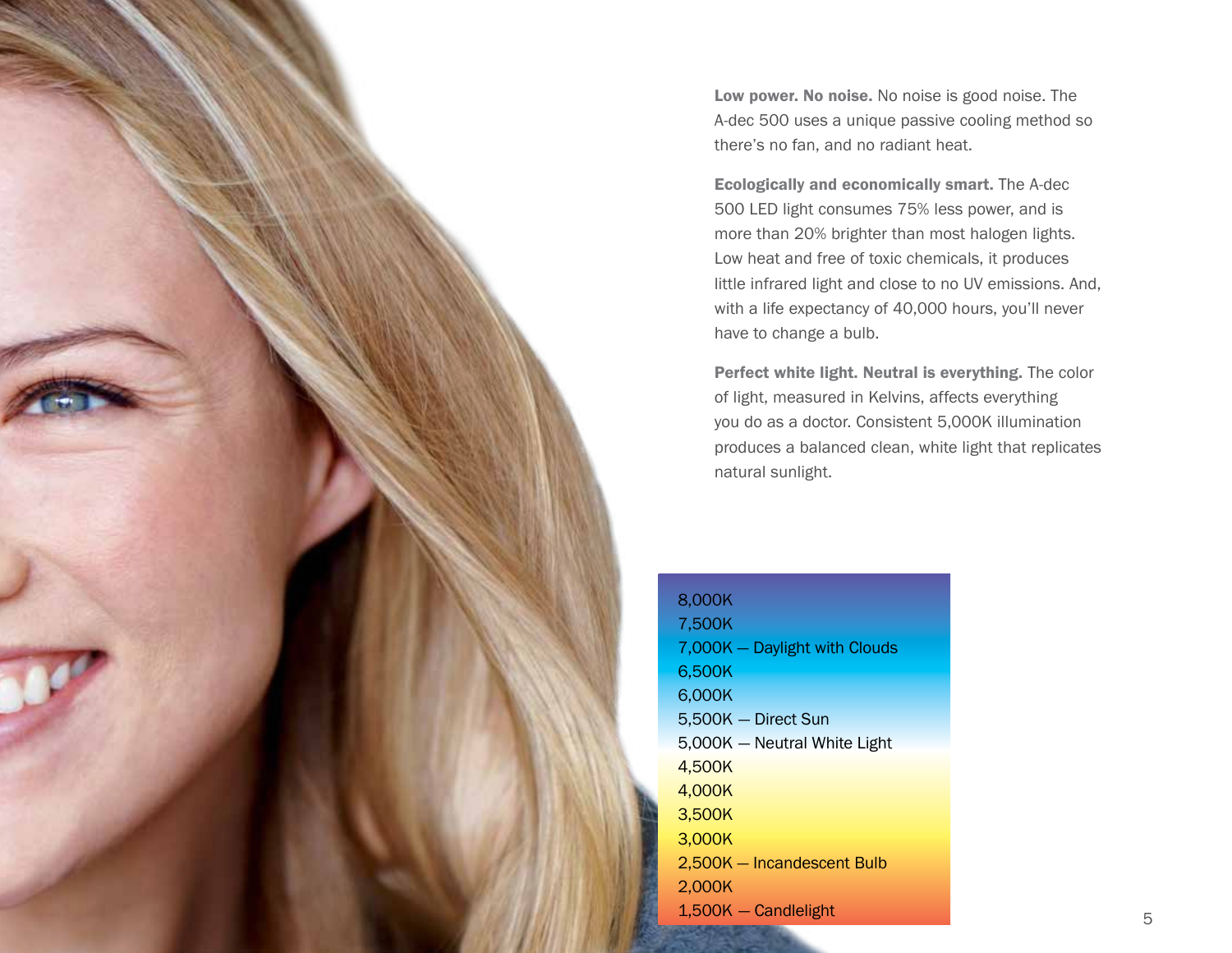

# A-dec 500 LED

There's a reason the A-dec 500 LED light has won awards year after year. (In fact, there are many of them.) Suffice to say, the precise positioning and premium feature set empowers you and your team to sit comfortably, see clearly, and diagnose accurately, day after day.

| A-dec 500 LED Light             |                                                                                                                            |                                                            |  |
|---------------------------------|----------------------------------------------------------------------------------------------------------------------------|------------------------------------------------------------|--|
| Feature                         | <b>Description</b>                                                                                                         | Why it's important                                         |  |
| Stadium lighting                | 8 bright white LEDs                                                                                                        | Reduces shadowing                                          |  |
| Light intensity<br>(four modes) | Low: 15,000 lux (1394 fc)<br>Medium: 25,000 lux (2323 fc)<br>High: 30,000 lux (2787 fc)<br>Cure-safe: 23,000 lux (2137 fc) | Enough light to do the<br>job right                        |  |
| Thermal output                  | 77 BTUs (halogen averages 325 BTUs)                                                                                        | No radiant heat                                            |  |
| Composite mode                  | Cure-safe illumination provides brillant<br>yellow light at 23,000 lux (2137 fc)                                           | Illuminates without<br>curing photo-initiated<br>resins    |  |
| Color temperature               | 5,000K                                                                                                                     | Produces balanced<br>light for accurate tissue<br>analysis |  |
| Light pattern                   | 3.8" x 5.7" at 27.6" focal distance<br>(95 mm x 145 mm at 700 mm)                                                          | Lights oral cavity, not<br>patient's eyes                  |  |
| Feathered edge                  | Yes                                                                                                                        | Reduces eye fatigue                                        |  |
| Lifespan                        | 40,000 hours (~20 years)                                                                                                   | Never change a bulb                                        |  |
| Rotational axes                 | 3-axis: horizontal, vertical, diagonal                                                                                     | Choose optimal<br>ergonomic positioning                    |  |
| Control inputs                  | Touchless on/off sensor, touchpad,<br>and auto on/off using chair presets                                                  | Flexible control and<br>simplified asepsis                 |  |
| Compatibility                   | A-dec 500, A-dec 400, A-dec 300,<br>A-dec 200, Performer                                                                   | Select the option<br>that works with your<br>equipment     |  |



A-dec LEDs provide uninterrupted performance for 20 years, while consuming 75-85% less energy than halogen technology.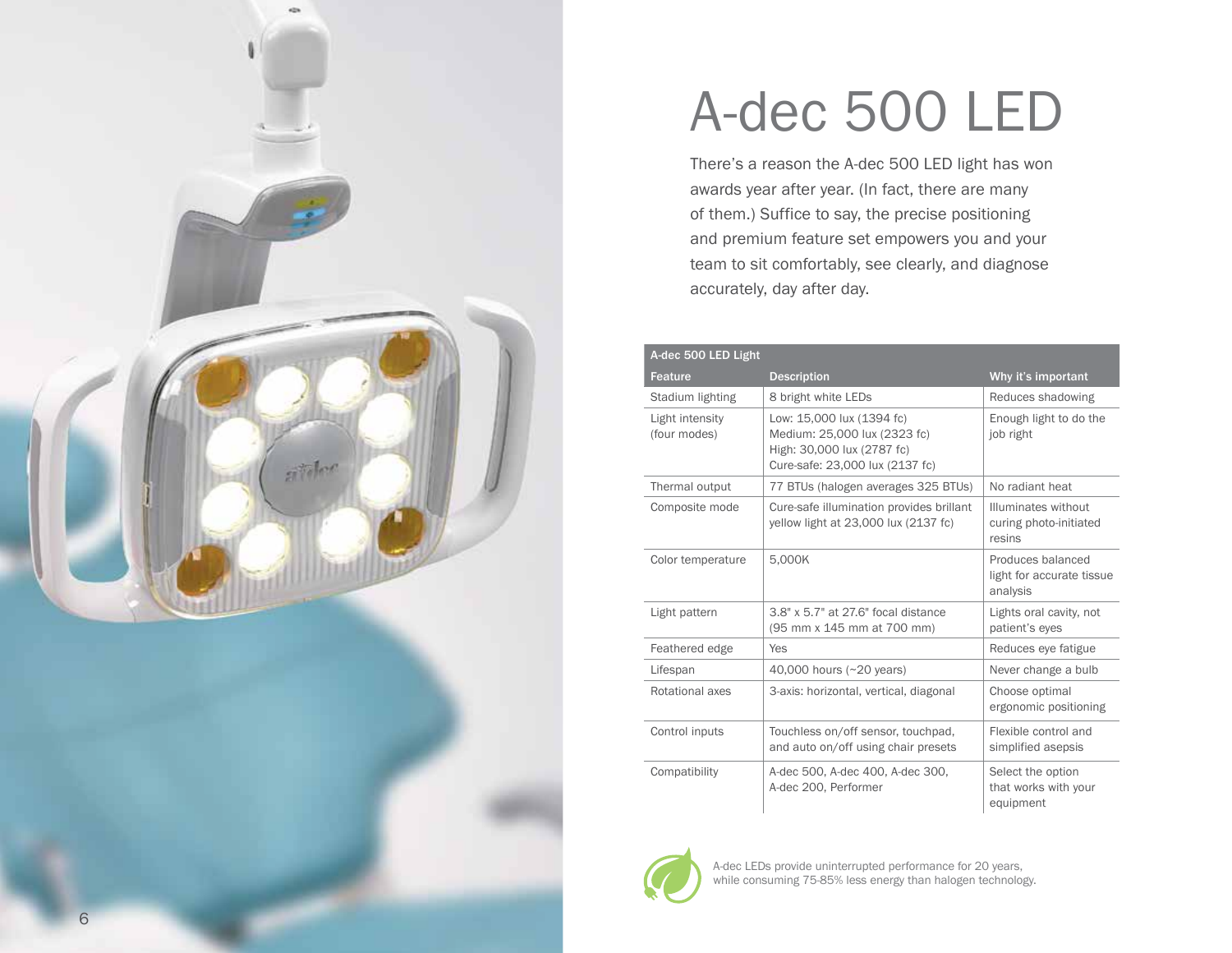## See the advantages.



TOUCHLESS EASY ON/OFF Touchless design supports easy on/off within 3″ (76mm).



TOUCHPAD CONTROLLED

Programmable buttons automatically turn light on when the chair back reclines, and powers it off when the chair moves to entry/exit position *(requires A-dec touchpad)*.



CURE SAFE

Cure safe setting at 23,000 lux removes all blue light for full illumination while working with cure-set products.



UNLIMITED POSITIONING

540°of horizontal rotation mean that you can rotate the light 1½ times in either direction. Combine that with 120° head tilt and 80° diagonal adjustment, and perfect placement is a sure thing.